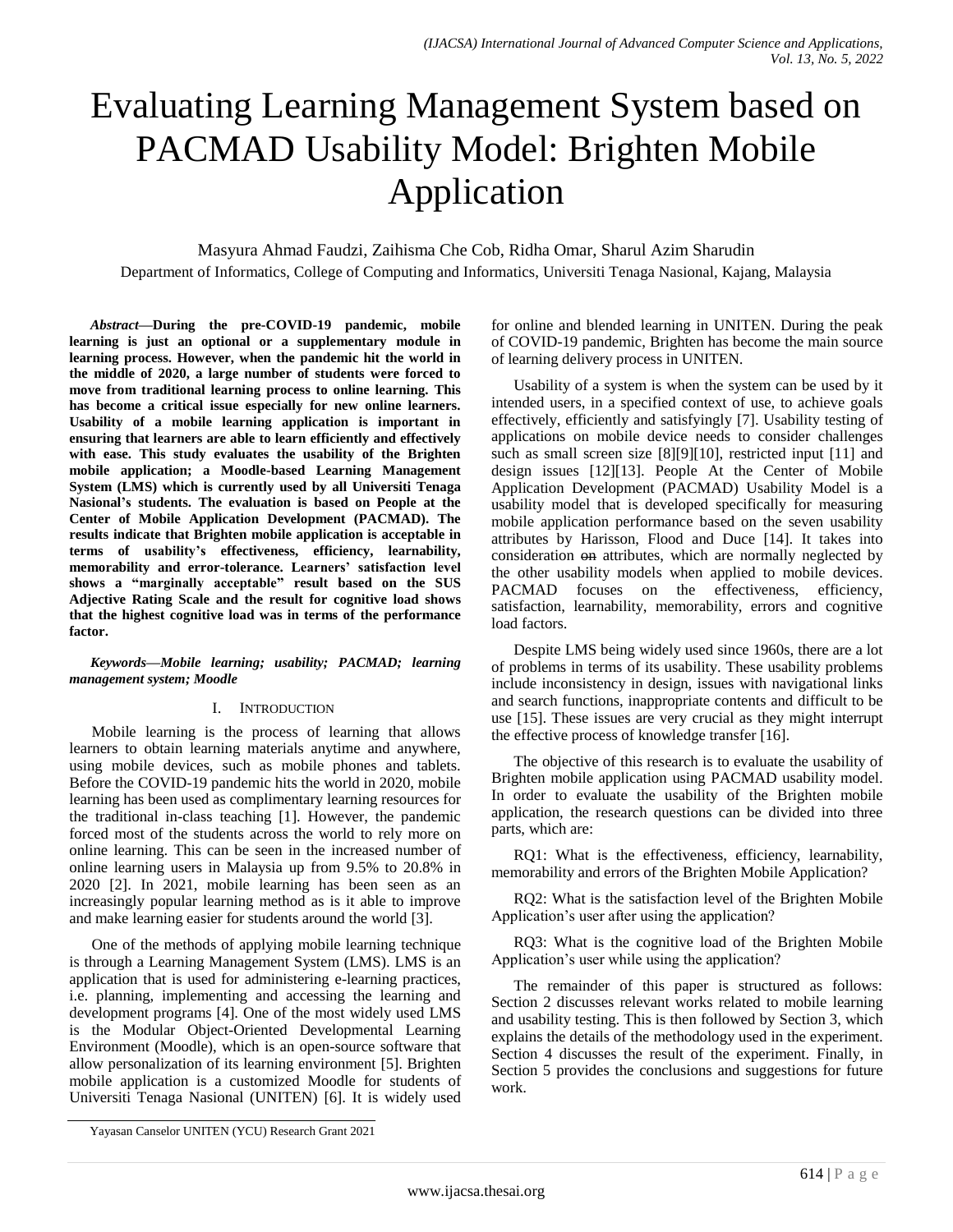# II. LITERATURE REVIEW

Mobile learning or sometimes known as m-learning is simply defined as a learning process, in terms of pedagogy and education [17], that takes place through mobile devices. Using the mobile technology, mobile learning can be accessed from any location at any time [18] . Ozdamli and Cavus mentioned that this learning method should be ubiquitous, portable, blended, private, interactive, collaborative and instant [19].

Mobile learning is performed through a mobile phone, a tablet, a Personal Digital Assistance (PDA), an iPod, a palmtop or any special ubiquitous handheld devices. Although laptops and notebooks are portable devices, they are not considered as a mobile learning device as they are much bigger and heavier [20].

Mobile learning is applied through mobile medium such as SMS/MMS, email, message boards, forums, blogs and video conferencing. El-Sofany and El-Haggar divided these teaching tools into three categories, which are social networks (such as Facebook, Twitter, Blogs and Youtube EDU), web-based platform (such as Rapid Cycle Evaluation Coach, TED-ed and Moodle) and Internet of Things (such as Smart classroom environment device, attendance system and real-time feedback on lecture quality) [21].

As mobile learning is the extension of e-learning, it inherits all the advantages of e-learning such as supporting distance learning and enhancing student-centered learning [22]. Visual learners gain benefits from mobile learning as compared to learning through textbooks. There are improvements in the communication process between teachers and learners through mobile learning environment. Learners can control their learning process and pace. This leads to efficient learning [23] and positively motivates them to learn [24].

LMS is a system that enables educators to administer, build, track, maintain, update and report information related to a learning program [25][26]. It supports online and offline discussions, formative and summative evaluations and practical-related contents [27]. It assists the learning process in an e-learning environment and can be divided into two (2) types; proprietary LMS and open source LMS [26]. Moodle, Open edX and Chamilo are among the most popular open source LMS [28].

Moodle was developed by Martin Dougjamas and Pete Taylor in 2002 and has established itself as a leading LMS in 2007. Moodle evolved since then and as of 2020, there are more than 190 million of Moodle users around the world [29]. Among the advantage of Moodle compared to the other system is that it can be used by users from different platforms (Windows, Mac, UNIX and Linux) without modification. It supports learning management activity through learning materials, videos, discussion and forums, chat and assessments [26].

Brighten is a customized Moodle that is currently being used in Universiti Tenaga Nasional, Malaysia. It was first implemented in June 2021 to replace the earlier Moodle system. The customization of Moodle into Brighten was done after an informal study conducted on the data usage and data redundancy of the "older" Moodle LMS. The main interface of the Brighten application is shown in Fig. 1.

Based on International Organization for Standardization (ISO), the evaluation of a system's effectiveness, efficiency and satisfaction determines the usability of a system [30]. ISO also mentioned that there are three (3) factors that need to be considered when evaluating the usability of a system; user, goal and context of use. Nielsen's usability model consists of efficiency, satisfaction, learnability, memorability and errors [31].

Despite both of the usability models being widely used, it does not fulfill the context of used when it comes to mobile applications. Hence, PACMAD was introduced to overcome the limitation of the common usability models. PACMAD looks into the context of use for mobile application, such as mobile context, connectivity issues, small screen size, different display resolution, limited processing capability and power and different data entry method [14]. It combines the attributes from both ISO and Nielsen's usability model and it is designed specifically for mobile application [32]. PACMAD has seven attributes. These attributes are efficiency, effectiveness, learnability, memorability, error, satisfaction and cognitive load. This usability model includes cognitive load as one of the measuring attributes as its main contribution [33]. These attributes are very important for applications that run on mobile devices as mobile devices have different task setting and size limitation compared to desktop PC [34].

Based on these studies, we can conclude that PACMAD is usability model that is created specifically for mobile application. It evaluates the cognitive load of a user. Cognitive load is among the most important factor, which needs to be focused upon when knowledge transfer process takes place. In the current situation where some of the learning process needed to be done online, it is very crucial to have a mobile learning application that can assists in teaching, and not a burden to learners. As such, based on the results of this usability testing, the Brighten mobile application can be further improved.



Fig. 1. Brighten Main Page.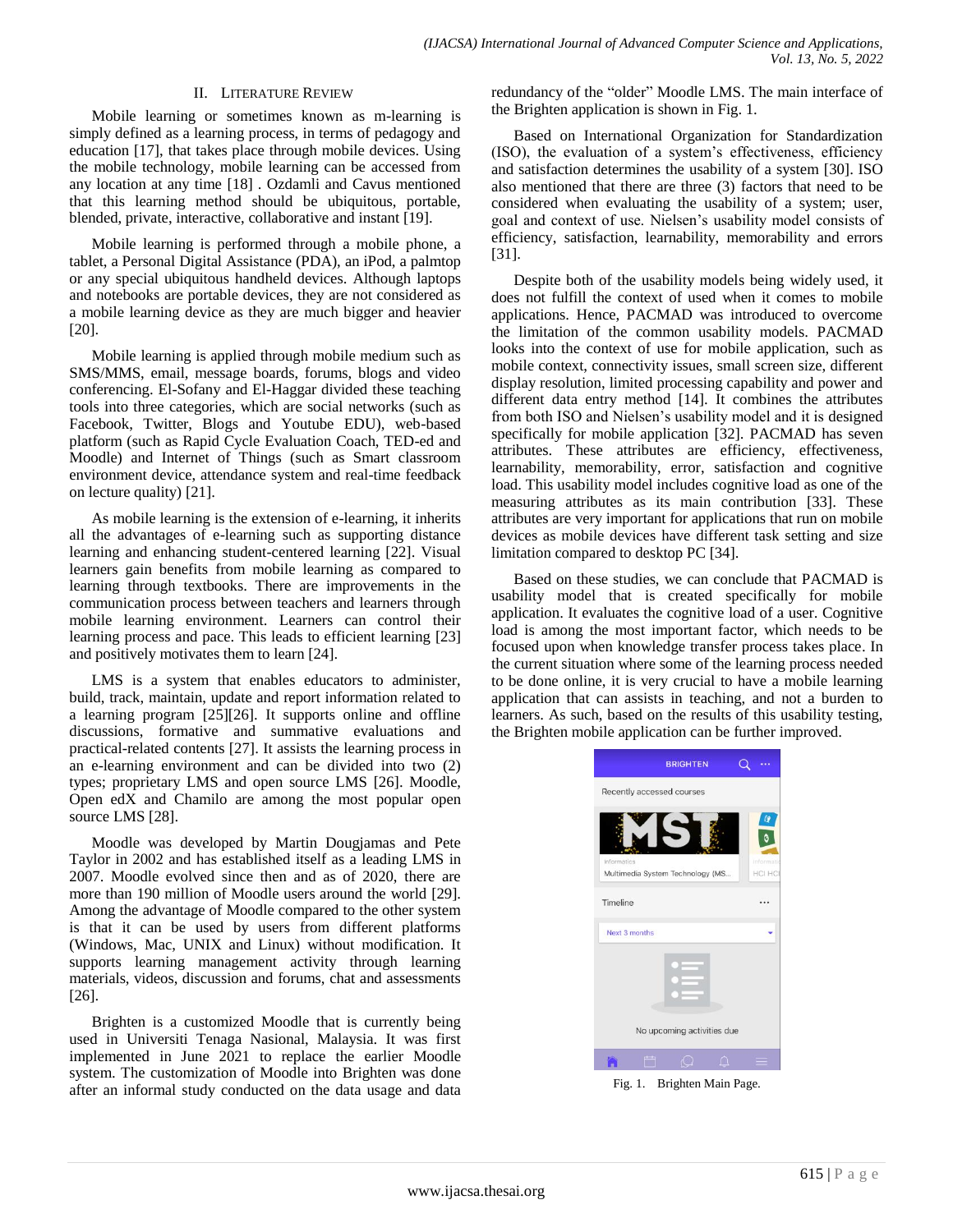# III. METHODOLOGY

An experiment was designed which comprises of three (3) tasks and three (3) questionnaires based on the requirements of PACMAD usability model. The participants will evaluate the usability of the Brighten Mobile Application. The experiment was divided into three parts:

- Part 1: Questionnaires to gather participants' information such as age, gender, program of study, year of study, mobile OS, frequency of mobile phone usage per day and average time spends on mobile learning
- Part 2: Evaluate the effectiveness, efficiency, learnability, memorability and error of the tasks that need to be implemented by the participants on Brighten Mobile Application. During this phase, participants are required to perform 3 tasks; Task 1 - sending a private message to the teacher/friend/group, Task 2 downloading a file (notes, support document, lab manual) and Task 3 - uploading a file (project/lab/assignment submission). For these tasks, participants are required to repeat the process 3 times for different receiver (Task 1) and file types (Task 2 and Task 3). Time will be taken to calculate the efficiency, effectiveness, learnability and memorability attributes. Errors will be calculated manually by the participants during the experiment.
- Part 3: Questionnaires to evaluate the participants' satisfaction level and cognitive load through System Usability Scale (SUS) questionnaire and NASA-TLX, respectively. Participants can add their personal comments about Brighten application and the issues that troubles them during the experiment. The flow of the experiment is as shown in Fig. 2.

The execution of the experiment was done online, through MS-Teams. This was done online, because at that period Malaysia was under the Movement Control Order (MCO) due to COVID-19 pandemic. MCO restricted the mobility of the participants as well as the researchers.



Fig. 2. The Experiment Flow.

# IV. RESULT

# *A. Participants*

77 participants were involved in the usability testing. However, 3 of the students pulls out in the middle of the experiment. As such their data are not counted in the result.

All participants are undergraduate students from six different bachelor degree programs (at UNITEN), taking Human Computer Interaction (HCI) subject. Age group, gender, program of study, year of study, mobile OS are the demographics characteristics that have been included in this study as shown in Table I. From 77 participants, more than half of the participants (54%) are between 21 to 23 years old, most of them are male (61%) and almost 80% of the participants are second year students. 61% of the participants are Android users.

Participants were asked on their daily frequency mobile phone usage. A large group of the participants spent between 6 to 12 hours using mobile phone daily as shown in Fig. 3.

Generally, the participants used their mobile phone for communication (WhatsApp, Telegram, Line and Signal), social media (Facebook, Instagram, Twitter and TikTok), mobile learning (Brighten and MS-Teams) and playing games as shown in Fig. 4.

The average students' spending time on mobile learning is shown in Fig. 5. Most participants spent between 1 to 3 hours on mobile phone utilizing mobile learning where they attended lectures, read and download notes, doing quizzes and assignments.

TABLE I. THE DEMOGRAPHICS CHARACTERISTICS OF THE STUDY

| <b>Information about the Participants</b> |                                                                      |    |  |  |
|-------------------------------------------|----------------------------------------------------------------------|----|--|--|
| Age<br>Group                              | 18-20 years old                                                      |    |  |  |
|                                           | 21-23 years old                                                      |    |  |  |
|                                           | 24-26 years old                                                      |    |  |  |
|                                           | 27 years old and above                                               |    |  |  |
| Gender                                    | Female                                                               |    |  |  |
|                                           | Male                                                                 |    |  |  |
| Program<br>of Study                       | Bachelor in Computer Science (Hons) (Software<br>Engineering)        |    |  |  |
|                                           | Bachelor in Computer Science (Hons) (Cyber Security)                 |    |  |  |
|                                           | Bachelor in Computer Science (Hons) (System and<br>Networking)       |    |  |  |
|                                           | Bachelor in Information Technology (Hons)<br>(Information System)    |    |  |  |
|                                           | Bachelor in Information Technology (Hons) (Graphics<br>& Multimedia) |    |  |  |
|                                           | Bachelor in Information Technology (Hons) (Visual<br>Media)          |    |  |  |
| Year of<br>study                          | 1                                                                    |    |  |  |
|                                           | $\overline{c}$                                                       |    |  |  |
|                                           | 3                                                                    | 5  |  |  |
| Mobile OS                                 | Android                                                              |    |  |  |
|                                           | iOS                                                                  | 30 |  |  |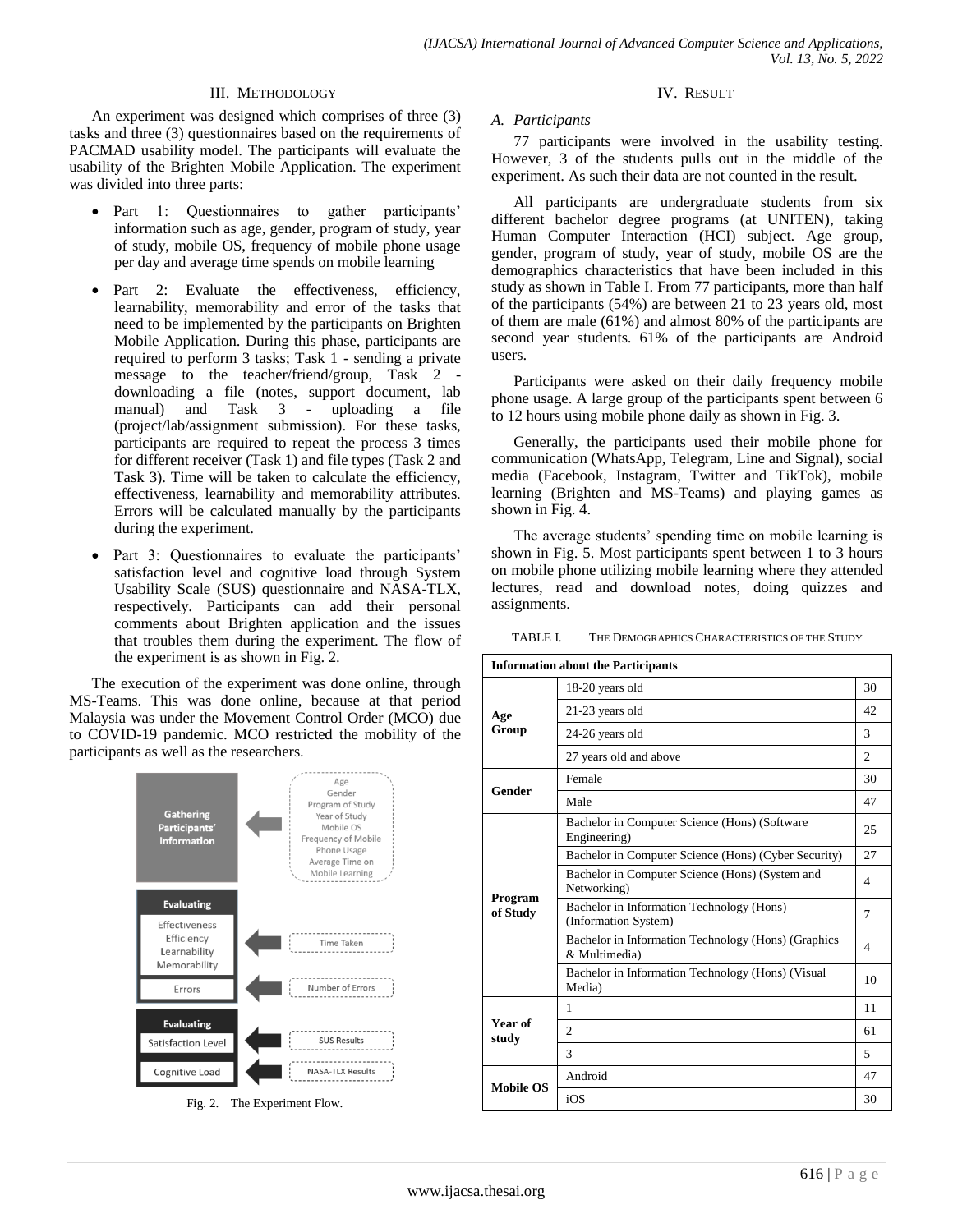

Fig. 3. The Average Time Required for Participants to Complete the Tasks, for each Round.







Fig. 5. Common Task on Mobile Phone.

# *B. Result*

The results obtained are based on all the seven elements in PACMAD – effectiveness, efficiency, learnability, memorability, error-tolerance, satisfaction and cognitive load.

*1) Effectiveness:* The result of effectiveness depends on the ability of the participants to complete the tasks given. Table II shows that 98% of the participants managed to complete the tasks in Round 1, 100% in Round 2 and 99% in Round 3. Some of the participants failed in completing the tasks in Round 1 and Round 3 which is either due to network problem or system error that leads to failure in downloading the files.

*2) Efficiency:* Efficiency is calculated based on the speed and accuracy of the participant in completing the tasks measured using the task completion time, as indicated in Table III. It shows the task per second calculation that demonstrate the number of tasks completed in a second. Overall, the efficiency of the system increases with the number of rounds.

*3) Learnability:* Learnability measures how easy a task is for the users to accomplish it when they first time encounter the interface. It also measures the number of repetitions that the users take to become efficient at that task. Learnability is measured by the time taken for the participants to finish a task and the number of rounds they need in learning on using the system. According to the Nielsen Norman Group, the same task needs to be repeated until the time taken for the participants to finish the task started to plateau. However, in this research, we have fixed the number of rounds to be 3, as mentioned in the Methodology Section.

Several of the participants were eliminated from the calculation as they were facing some technical problem when completing the task. Only 64 results from the participants are included in the calculation for Task 2 and Task 3. The average time required by the participants for each task in each round is shown in Fig. 6.

It can be seen that the time taken for each task is decreasing when it is being repeated for the second and third time.

| TABLE II. | <b>TASK COMPLETION RESULTS</b> |
|-----------|--------------------------------|
|           |                                |

|                        | Round 1 | Round 2 | Round 3 |  |
|------------------------|---------|---------|---------|--|
| <b>Completion Rate</b> | 98%     | 100%    | 99%     |  |

|                                          | <b>ROUND</b>   |                |                |  |  |
|------------------------------------------|----------------|----------------|----------------|--|--|
| <b>TASK</b>                              |                | $\mathbf{2}$   | 3              |  |  |
|                                          | $0.0197$ task/ | $0.0494$ task/ | $0.0699$ task/ |  |  |
|                                          | second         | second         | second         |  |  |
| 2                                        | $0.0184$ task/ | $0.0335$ task/ | $0.0420$ task/ |  |  |
|                                          | second         | second         | second         |  |  |
| 3                                        | $0.0202$ task/ | $0.0515$ task/ | $0.0545$ task/ |  |  |
|                                          | second         | second         | second         |  |  |
| <b>Overall</b><br>relative<br>efficiency | 1.94%          | 4.48%          | 5.54%          |  |  |



TABLE III. TASK EFFICIENCY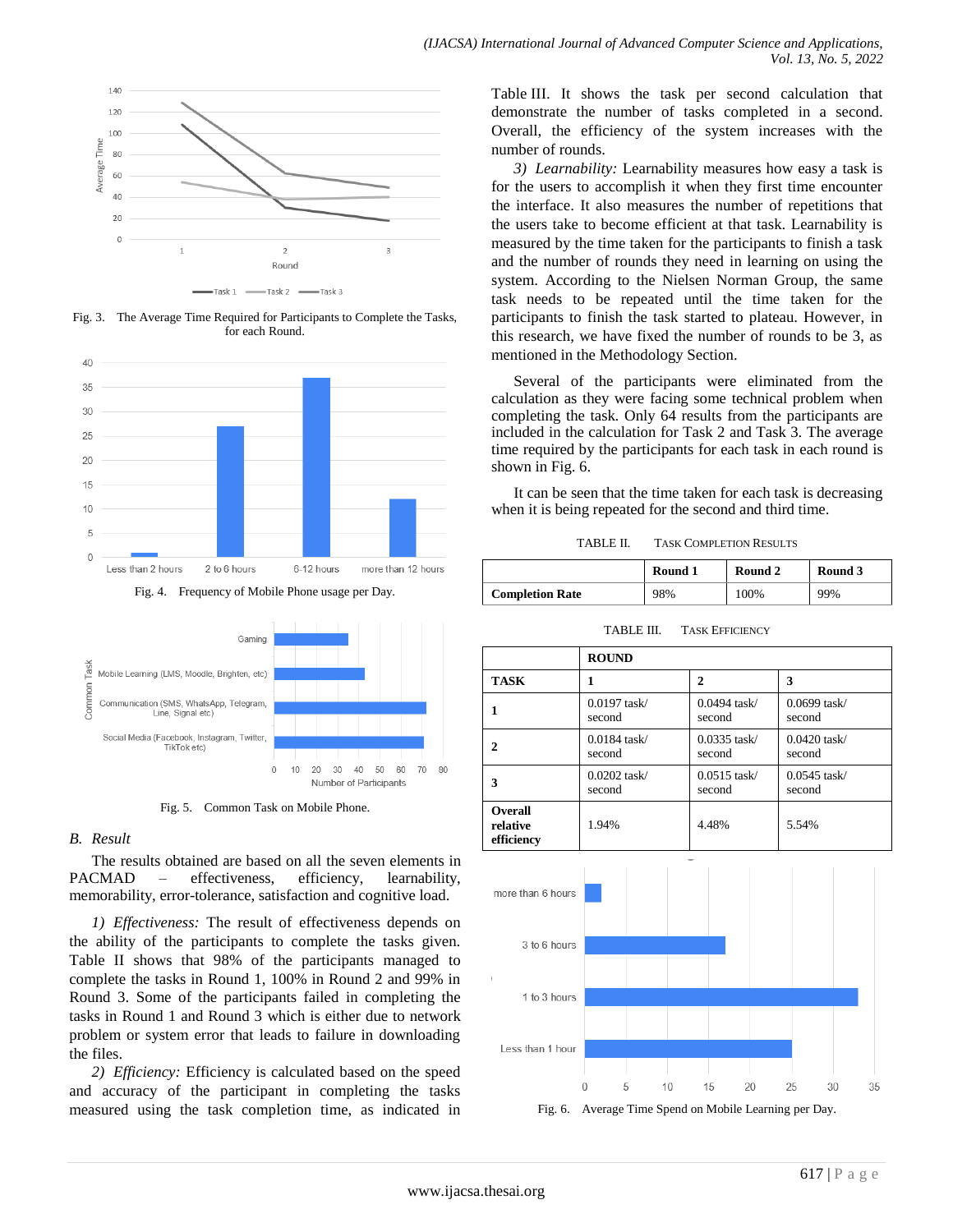*4) Memorability:* Memorability is about how easy is for the users to reestablish their skills after a long time of no use. Comparing task completion task 1, 2 and 3 on Round 1, Round 2 and Round 3. Based on the task completion on Table II, Round 2 performed the best by 100% had completed the task. Whereas, in Round 1 less than Round 2 which are 98%. Therefore, the task had been increased in Round 3 which are 99% successful completing the task. Mostly student can perform and not give up completing the task. For Round 1, most student spend most time to understand the task given and some students do not understand the task given. But then, they can do the task smoothly for the next round. Issues that affect the performance of the participants are unresponsive application and unstable connection.

*5) Error-tolerance:* Error is measured by calculating the number of errors that are done by the participants in completing the task. Among the error listed are; wrongly entered an input, click the wrong page – need to go to sitemap/menu, click the wrong page – need to press back button, understanding error (doing the wrong task) and press submit button when some questions were left unanswered. Each of the error will be counted including the repetitive errors. If the error faced by the participants is not in the list, participants are required to write the error and how it affects their process in completing the task.

As can be seen in Fig. 7, the number of errors for each of the task can be seem to be decreasing as the number of rounds increasing. The global errors are obtained by dividing the number of errors for a particular round with the number of tasks. Table IV shows the global errors obtained in Round 1, Round 2 and Round 3.

*6) Satisfaction:* SUS questionnaire is used to measure user satisfaction of the apps and the results are shown in Fig. 8. The average score from all respondents is calculated and the results were converted to SUS adjective rating.

The average score from all participants is 61.13. Thus, the result falls in the 'OK' range based on the SUS Adjective Rating Scale.

The participants explained that they are still confused with the "downloading" system during the execution of the task. They are not sure whether they actually have downloaded the file or not. Besides that, the difference between Brighten App via mobile phones and desktop/laptop in terms of UI design also can lead to several confusion and complication. Overall, Brighten App is still acceptable to participant's perceptions of usability value but it needs a bit of improvement in terms of downloading files, IU design, etc.

*7) Cognitive load:* The level of cognitive load involves while using the application is measured to determine the cognitive processing needs. NASA Task Load Index (TLX) is used to assess work load on five 7-point scales. Increments of high, medium and low instrument consists of five dimensions (one question associated with each dimension) was used to determine the cognitive load of students in performing the given tasks (refer Table V.). The specific dimensions determined the activity's contribution to the cognitive workload and measured using a Likert Scale that range from 1-Very Low and 7-Very High. The overall cognitive workload that the participant experiences is calculated by adding up all the scores and then the average is calculated by dividing the total score with the six different dimensions. The higher score indicated the higher the cognitive workload that the participant experienced.

The highest response is rating 5 with 34% for the performance dimension with the average rating of 5.5, indicating high cognitive load for this dimension. The next average rating of 3.9 for the temporal demand dimension followed by effort, mental, frustration and physical dimension (average scores 3.7, 3.6, 3.4 and 3.2 respectively).

*8) Comments from participants:* Most of the participants managed to complete the tasks without any critical issues. However, some of them has provided some comments and issues on Brighten application that they faced while implementing the tasks. The comments and issues are categorized into five categories. The comments are shown in Fig. 9.



Fig. 7. Total Number of Errors based on Tasks and Rounds.

TABLE IV. GLOBAL ERRORS FOR EACH ROUND

|                               | Round 1 | Round 2 | Round 3 |
|-------------------------------|---------|---------|---------|
| <b>Total Number of Errors</b> | 173     | 44      | 29      |
| <b>Global Errors</b>          | 57.67   | 14.67   | 9.67    |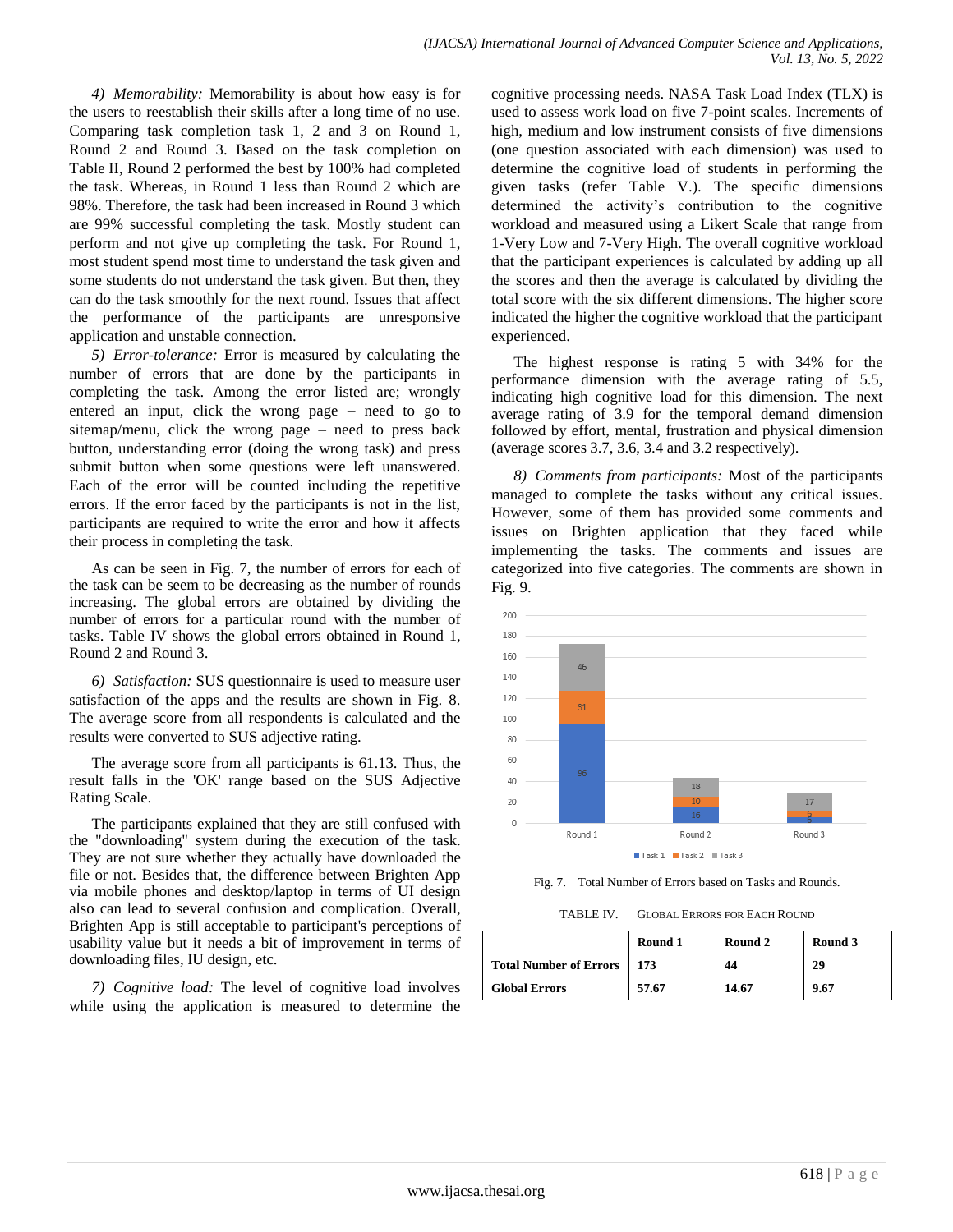

Strongly Disagree Disagree Neutral Agree Strongly Agree

Fig. 8. SUS Questionnaire Score.

TABLE V. THE NASA-TLX RESULT

| Dimension                | <b>Ouestions</b>                                                             |              | $\overline{2}$ | 3   | $\overline{4}$ | 5   | 6   | $\mathcal{I}$ |
|--------------------------|------------------------------------------------------------------------------|--------------|----------------|-----|----------------|-----|-----|---------------|
| Mental Demand            | How mentally demanding was<br>the task?                                      | 7%           | 22%            | 16% | 25%            | 21% | 7%  | 3%            |
| Physical Demand          | How physically demanding was<br>the task?                                    | 14%          | 23%            | 18% | 21%            | 22% | 3%  | $\mathbf{0}$  |
| <b>Temporal Demand</b>   | How hurried or rushed was the<br>pace of the task?                           | 4%           | 18%            | 21% | 21%            | 19% | 11% | 7%            |
| Performance              | How successful were you in<br>accomplishing what you were<br>asked to do?    | $\mathbf{0}$ | 1%             | 4%  | 10%            | 34% | 27% | 23%           |
| Effort                   | How hard did you have to work<br>to accomplish your level of<br>performance? | 10%          | 23%            | 15% | 11%            | 25% | 10% | 7%            |
| <b>Frustration Level</b> | How insecure, discouraged,<br>irritated, stressed, and annoyed<br>were you?  | 21%          | 26%            | 5%  | 18%            | 8%  | 12% | 10%           |



Fig. 9. Comments from Participants.

<sup>a</sup>The output from these questions will be measured using Likert Scale that range from 1-Very Low and 7-Very High

The most common problem-faced is regarding the difficulties in finding items or functions in the application. In the message sending task, the participants are having problem in finding the send message function or the receiver's name. The application requires the exact full name of the receiver in order to ensure that the message is send to the right person. As the application allows the message to be sent to any user in the university, there is a possibility that the message will be sent to the wrong person.

In the downloading file task, the participants are having problem in finding the location of the files that have been downloaded. The application neither allows the participants to choose the location for the file to be saved nor informing the participants on the location of the saved file.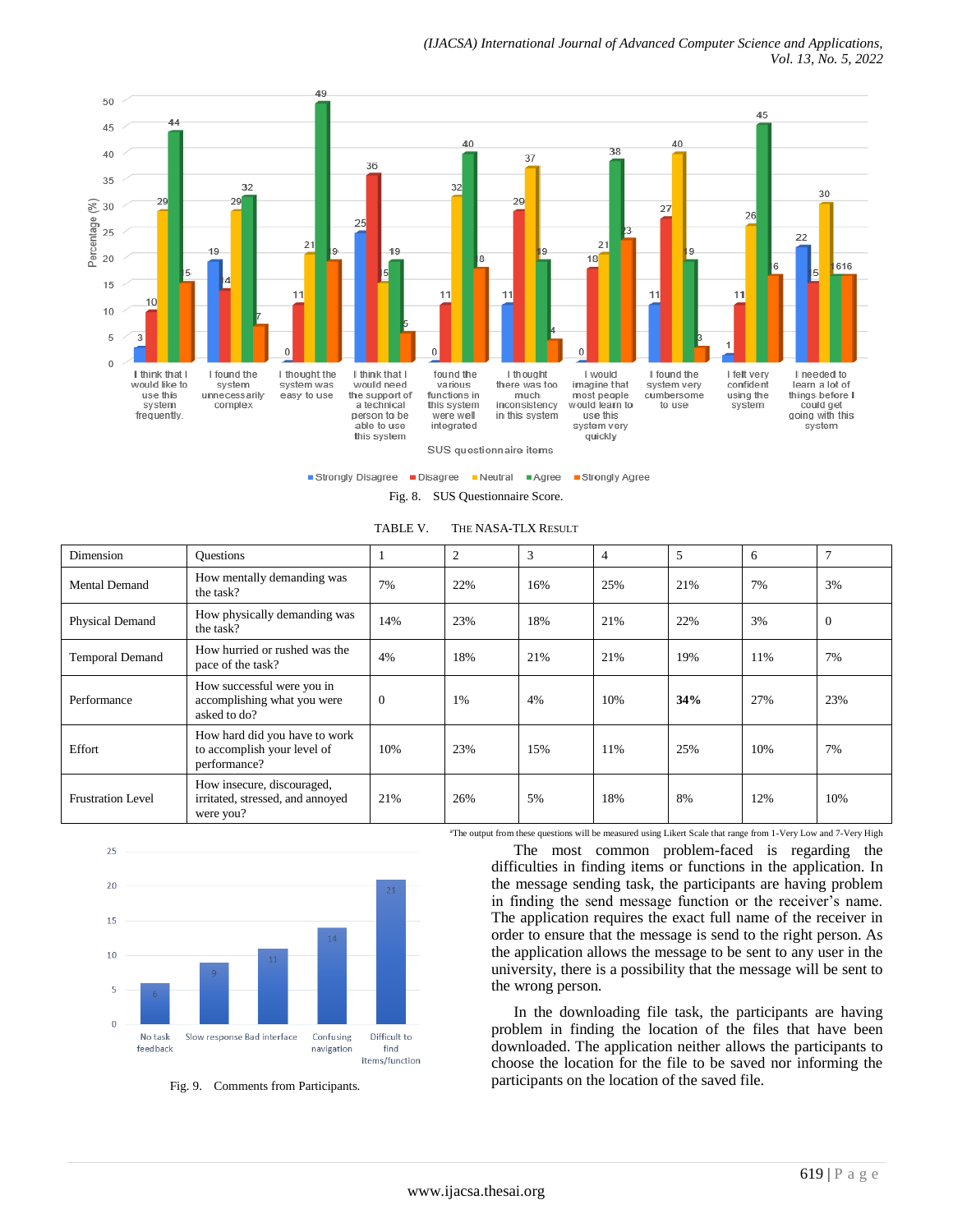Some of the participants are having issues in navigating the application. Among the issues that slow down page navigation are; pages kept on reloading and the location of the button is not at common location. Most of these participants find that the mobile version of the application is not as friendly as the web version.

Several participants find that the color template used in the application is too pale and it is difficult to distinguish the sections. This can be seen in Fig. 10.



Fig. 10. Brighten Application Subject Page.

Slow response and no task feedback are issues faced by 15 of the participants, where they find that it takes sometimes for the application to response despite good internet connection. In the task where the participants are required to answer quiz questions, they complained that there is no timer to indicate the time available for them. They find that this is very demotivating.

## V. DISCUSSION

From the result, it can be seen that Brighten application passed all of the usability testing with minimum issues. The result of the effectiveness, efficiency, learnability, memorability and errors of the Brighten Mobile Application are acceptable where the learners have no major issues in implementing the tasks.

The average SUS score is 61.13, as mentioned in the previous section. This raw SUS score is below the average of common raw SUS threshold which is 68. This result is deemed as marginally acceptable.

In terms of cognitive load, the participants seemed to have a high cognitive load on performance dimension. This shows that the learners find it quite difficult to successfully accomplishing the given tasks.

In the comment section, some of the participants did mention that they find that the Brighten application on mobile device is difficult to be used compared to the web version. The participants are having problems in finding some of the menu buttons and users.

One of the main issues that interrupted the participants from completing the task is the network issue. Network issues not only affecting the usability testing result but also the communication between the researcher and the participants.

In this experiment, the number of errors is counted by the participants themselves. To ensure a more reliable result is being obtained, it is suggested that for the experiment to be conducted in face-to-face mode where the researcher can assist the participants in counting the number of errors that they encountered. This can also ensure that the testing is not being interrupted by network issue.

### VI. CONCLUSION

This study evaluates the usability of the Brighten application based on PACMAD usability model where it evaluates the application in terms of effectiveness, efficiency, learnability, memorability, error-tolerance, satisfaction and cognitive load. On the surface, the result of the effectiveness, efficiency, learnability, memorability, error, satisfaction of the Brighten mobile application are acceptable with minor issues.

Using SUS and NASA-TLX shows that there are problems in using the application. However, most of the issues are being detailed out in the comment from the participants sections. It was observed that the issues that prevent full satisfaction from the learners and burden the cognitive of the learners comes from the navigation and user interface design.

Future work can be carried out by developing a guideline/framework for mobile learning user interface design that will increase learners' satisfaction and improve their cognitive load.

#### ACKNOWLEDGEMENT

This study was funded by Yayasan Canselor UNITEN (YCU) Research Grant 2021 (202101014YCU). We would like to thank UNITEN Innovation & Research Management Centre (iRMC) for fund management.

#### **REFERENCES**

- [1] L. F. Motiwalla, "Mobile learning: A framework and evaluation," Comput. Educ., vol. 49, no. 3, pp. 581–596, 2007, doi: 10.1016/j.compedu.2005.10.011.
- [2] A. Hani, "Access to mobile phone, computer increased to 98.6%: Stats Dept," 2021. [Online]. Available: https://themalaysianreserve.com/2021/ 04/12/access-to-mobile-phone-computer-increased-to-98-6-stats-dept/. [Accessed: 10-Jun-2021].
- [3] "From Toy To Tool: Cell Phones In Learning The Tech Edvocate." [Online]. Available: https://www.thetechedvocate.org/from-toy-to-toolcell-phones-in-learning/. [Accessed: 09-Feb-2022].
- [4] R. Sabharwal, M. R. Hossain, R. Chugh, and M. Wells, "Learning Management Systems in the Workplace: A Literature Review," in IEEE International Conference on Teaching, Assessment, and Learning for Engineering (TALE), 2018.
- [5] "About Moodle MoodleDocs." [Online]. Available: https://docs. moodle.org/311/en/About\_Moodle. [Accessed: 23-Nov-2021].
- [6] "UNITEN Learning Management System: Log in to the site." [Online]. Available: https://brighten.uniten.edu.my/login/index.php. [Accessed: 23-Nov-2021].
- [7] "ISO 9241-11:2018(en), Ergonomics of human-system interaction -Part 11: Usability: Definitions and concepts." [Online]. Available: https://www.iso.org/obp/ui/#iso:std:iso:9241:-11:ed-2:v1:en. [Accessed: 23-Nov-2021].
- T. Alasmari, "The Effect of Screen Size on Students' Cognitive Load in Mobile Learning," J. Educ. Teaching, Learn., vol. 5, no. 2, pp. 280-295, 2020.